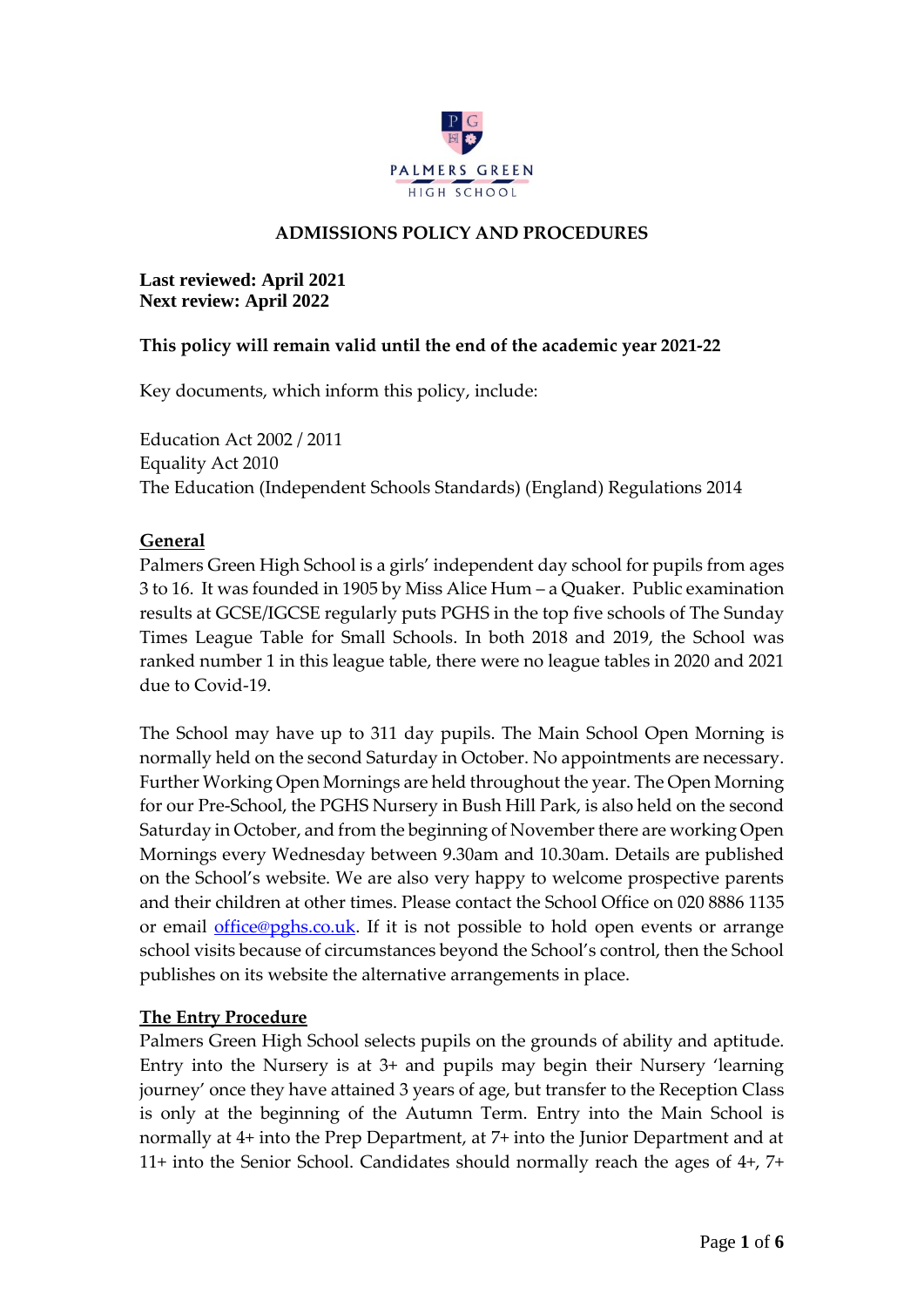and 11+ respectively by September 1st of the year of entry. We may also have places available at other ages. Please contact the School Office for details.

With due regard to the Equality Act 2010, Palmers Green High School is committed to equal opportunities for all, regardless of age, disability, gender reassignment, race, religion or belief, sexual orientation, ethnicity or social background - except with regard to Palmers Green High School being a single sex girls' school.

# **The Assessment Process**

At all ages the aim of the process is to identify potential for learning. Parents with children applying to join the Nursery are interviewed with their daughters. For entry into the Main School from Reception to Year 6 candidates are invited for an individual assessment with one of the specialist primary teachers. Candidates for entry into Years 5 and 6 undergo timed tests, whilst tests for those in Year 4 and below are less formal. Those candidates who demonstrate academic potential in their assessment are invited to spend time in the School with their peers when there is then a more general assessment of ability and aptitude. All parents will be offered an appointment to meet with the Headmistress.

For 11+ entry, candidates sit examinations in English, Maths and Reasoning, which are designed for their age group. The Maths, English (Comprehension) and Reasoning (NVR and VR) assessments are done via the ISEB Common Pre-test. English (Creative Writing) will continue to be a traditional written paper. The 11+ entrance examination is usually held on the third Saturday in January. Candidates who show promise in these academic tests are then invited for interview. The dates for the 11+ entrance examination will be published on our website. The dates by which results will be communicated to families and the closing date for acceptances will be available from the School Office. Candidates for entry into Years 8-10 sit papers in English, Maths, Science and French or Spanish. All parents will be offered an appointment to meet with the Headmistress.

No specific preparation for the entrance tests is needed, all candidates start on an equal footing, with identical opportunities to display their academic and other abilities. Selection is based upon merit and, in addition to entrance tests and interviews at the School, references/reports from a candidate's current or previous school(s) will be considered.

# **Sibling Policy**

Most female siblings join us at Palmers Green High School. However, admission is not automatic and there may be occasions where we judge that a sibling is likely to thrive better in a different academic environment.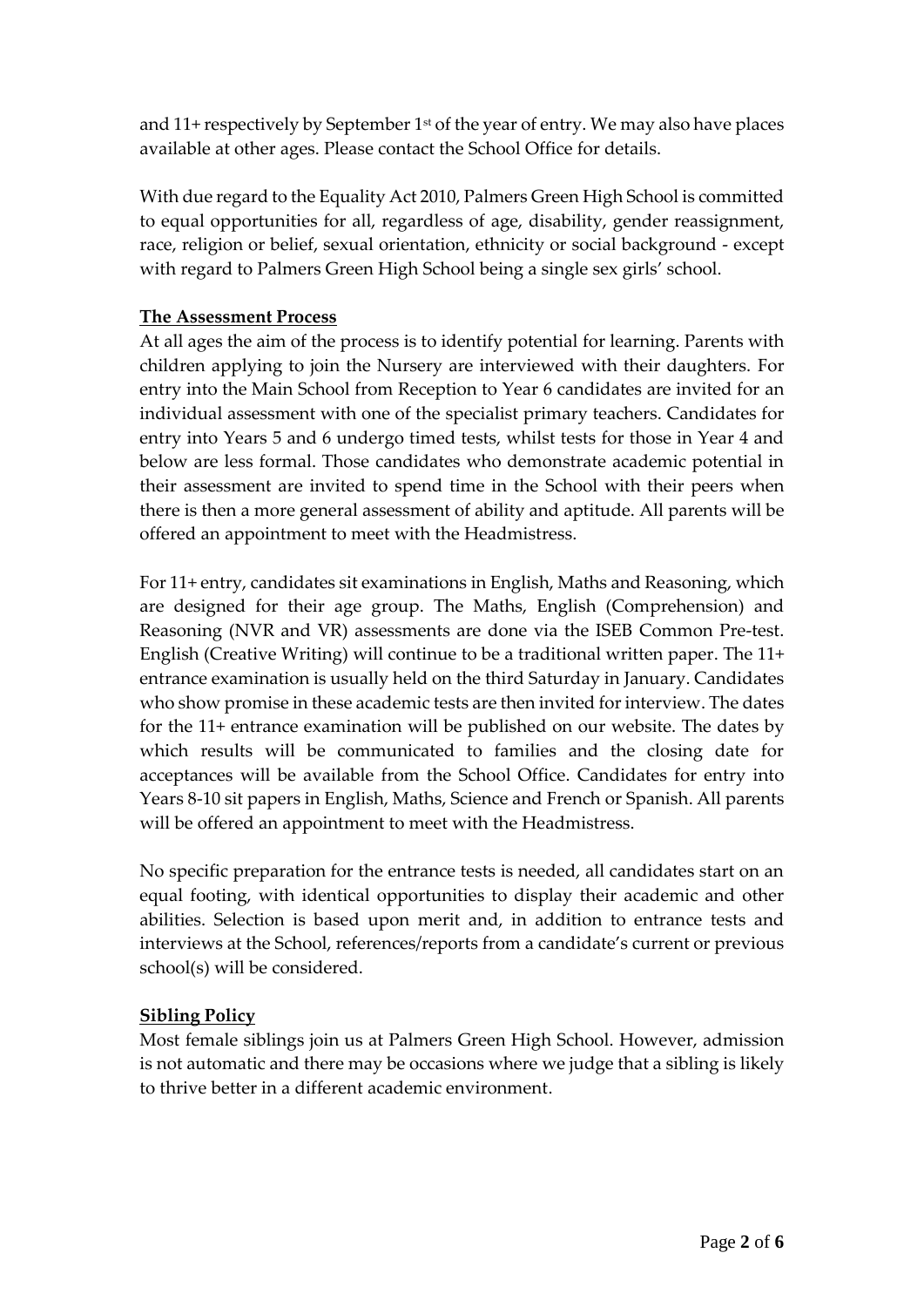# **Special Educational Needs and Disabilities (SEND)**

We welcome pupils with special educational needs and physical disabilities. Subject to being able to meet the additional needs appropriately, we do all we reasonably can to provide additional support. The ability of the School to meet any additional and special needs will be determined by the Headmistress and the Individual Needs Department. We strongly advise parents and carers of pupils with special educational needs and disabilities to discuss their daughter's requirements with the School so that the necessary provision and accommodations can be put in place prior to the formal assessment to ensure that the prospective pupil is not put at a substantial disadvantage compared to a pupil who is not disadvantaged because of a disability. When a pupil has an Educational Psychologist, Specialist Assessor or medical report, this should be made available to support their request for special arrangements, for example for extra time.

We always discuss thoroughly with parents and if appropriate, the previous school and the pupil's professional advisers, suitable adjustments that can be reasonably made when their daughter is accepted as a pupil of the School.

There may be exceptional circumstances in which we are not able to offer a place for reasons relating to a child's disability. For example, if, despite reasonable adjustments, we feel that a prospective pupil is not going to be able to access the education offered, or that their health and safety or those of other pupils or staff may be put at risk, we reserve the right to decline a place at the School.

# **Applications**

The registration form can be downloaded from our website. This should be completed and sent together with the appropriate registration fee to the School, which is £50 for Nursery to Year 2 and £75 for Year 3 and above. Candidates will be called for assessment at an appropriate time. Upon the offer of a place, parents need to accept the offer in writing by the deadline given, enclosing their deposit (£500 for Nursery, £750 from Reception to Year 6 and £1,000 from Year 7 to Year 11), which will be returned at the end of their daughter's career at PGHS subject to full and final settlement of the final account.

### **11+ Academic Scholarships and Awards**

At 11+ the School offers academic scholarships and subject awards, for which internal and external candidates are equally eligible. The scholarships or subject awards may be awarded to candidates who perform well in the 11+ entrance examinations in Mathematics and English and at interview. All girls sitting the entrance examination on the specified date will be considered for scholarships and subject awards.

Scholarships and subject awards may be offered to the candidate or candidates who have, in the opinion of the Headmistress, achieved a high standard of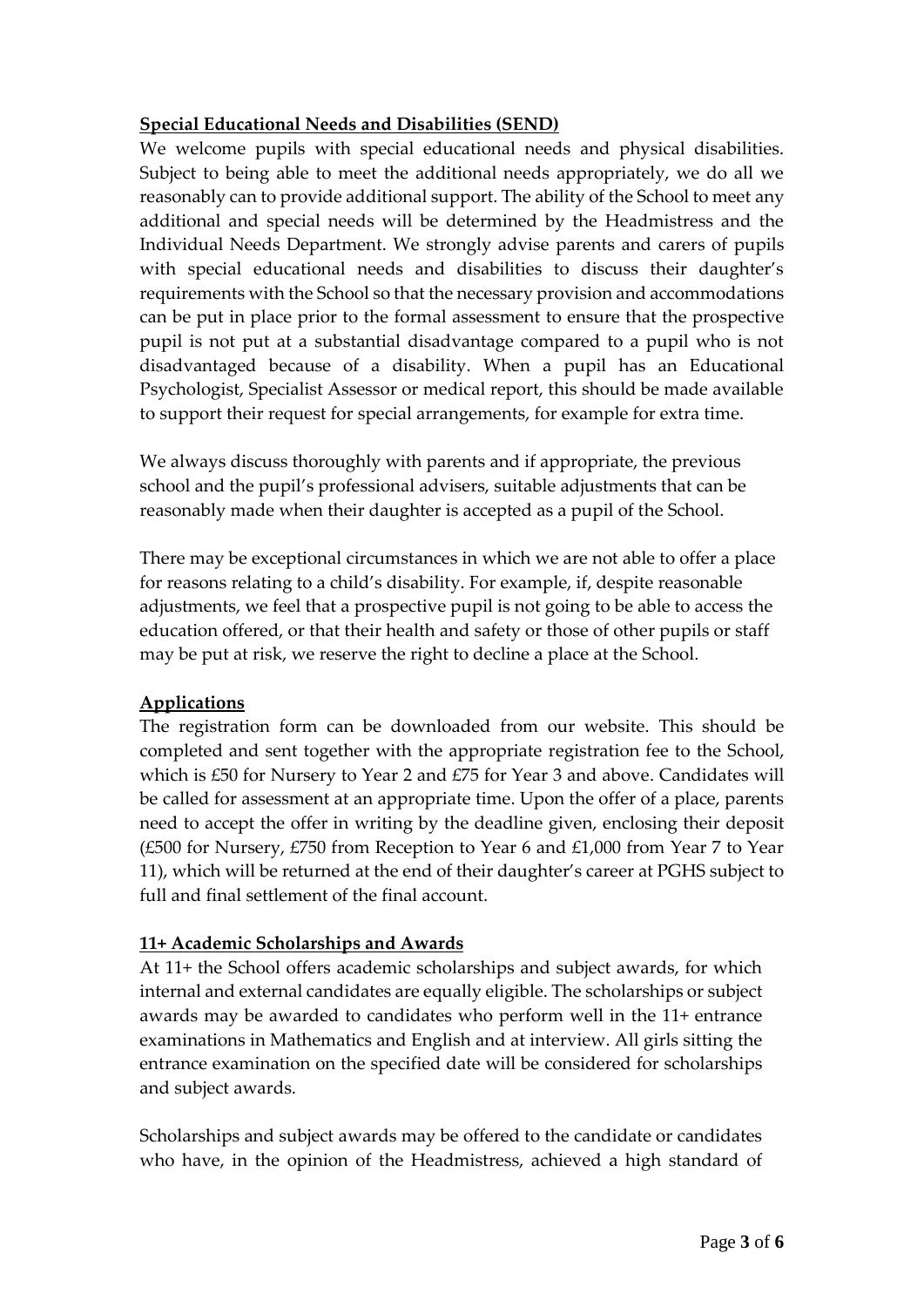attainment relative not only to the other candidates but also to the standards set by the School. If no candidate meets these requirements, then the School reserves the right to not offer any scholarships or subject awards.

#### **Music Awards**

Music awards may be offered to outstanding musicians who play an instrument or sing with exceptional ability. Full music awards entitle successful candidates to music lessons in two instruments throughout their Senior School career at PGHS, subject to continued progress and contribution to the musical life of the School. (Music lessons are normally provided by the School's visiting instrumental staff. Alternatively, a contribution toward the cost of approved external teaching for an award holder may be granted, but will not exceed the termly charge for music lessons in force at the School.)

11+ candidates should have reached at least Grade 4 Associated Board standard and should perform two contrasting pieces on their first-choice instrument and (where applicable) one piece on their second and/or third instruments. The assessments will include aural tests and sight reading. Candidates for music awards must also pass the academic entrance examination. Prospective candidates may wish to contact the Head of Music to discuss their application further.

#### **Bursaries at 11+**

A limited number of means-tested bursaries are available for entrance into the School at 11+. Bursary forms are available from the School on request, and all parents wishing to be considered for a bursary should complete and **submit this form before their daughter sits the entrance examination**. In addition, they should indicate on the registration form that they wish to apply for a means-tested bursary.

Bursaries are means tested in accordance with the School's criteria. Both parents are required to provide proof of their income and assets. The level of support varies according to parental need and the funds available. Before the offer of a bursary is confirmed, a member of staff and/or a member of the Governing Body may visit the family at their home.

Bursaries are reviewed annually and the School reserves the right to require parents to provide evidence of financial circumstances each year. Full details of bursaries can be found in the PGHS Financial Assistance Policy, which is available on request. The retention of a bursary, scholarship, subject award or music award for the full 5 years of the Senior School career for a successful candidate will be dependent on continuing merit and satisfactory behaviour as judged by the Headmistress.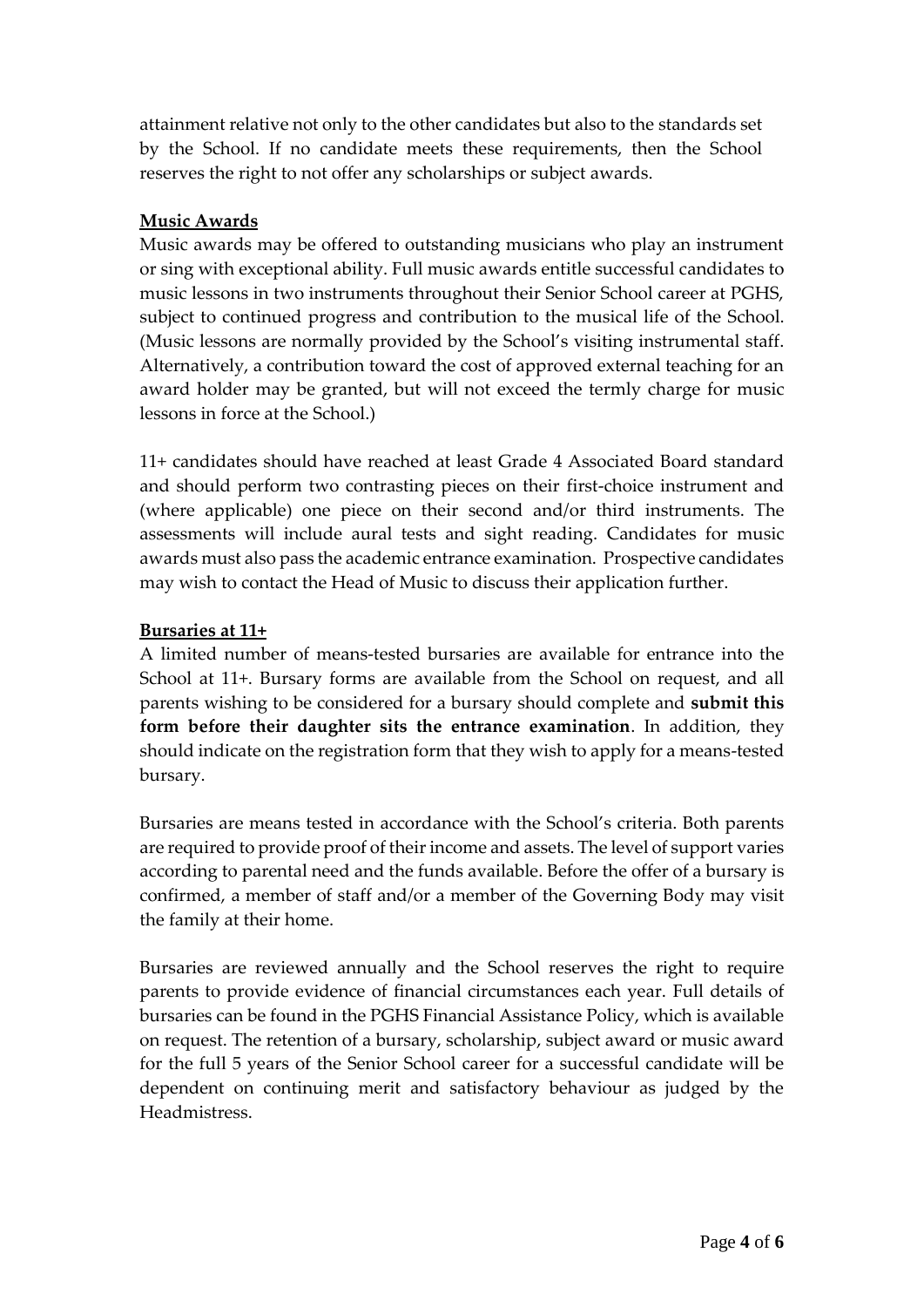## **Overseas Applicants**

Applications from families whose daughter(s) is/are about to relocate to the London area are welcomed provided that their daughter has permission to reside and study in the UK and that the parents have made appropriate guardianship arrangements if their main residence is overseas. Please note that Palmers Green High School does not have boarding facilities and all pupils are therefore day pupils. PGHS is not licensed to sponsor international pupils to come to the UK under the Child Student route.

# **Fluency in English**

In order to cope with the academic and social demands of Palmers Green High School, pupils must be proficient English speakers. Normally pupils should have been educated in the English medium before applying to the School. The School can advise parents regarding tuition in English as an Additional Language (EAL), but due to the compact nature of the School site any additional tuition which is arranged at the parent's own expense may have to take place offsite and outside school hours.

# **Religious Beliefs**

The School welcomes applications from pupils of all faiths and no faith. PGHS was founded by a Quaker, but we do not give precedence to families belonging to the Society of Friends, nor do we select for entry on the basis of religious belief. We offer the opportunity for others to practise their own faiths within the confines of the School where practicable. However, parents should be aware that all pupils are expected to attend the annual Founder's Day Service and the Carol Service, which are both held in St John's Church, Palmers Green.

### **School's Contractual Terms & Conditions**

A copy of the School's Terms and Conditions is available from the School Office and on the website. The document covers School policy on behaviour, including misbehaviour and exclusions. Parents whose daughter is offered a place at PGHS will also be sent a paper copy of these in their offer pack and before they sign the acceptance form. In addition, detailed information about routine matters, such as school uniform and jewellery, is given in the School Regulations.

### **Data Protection**

Applicants' details will be held on file with due regard to data protection legislation and the School's Privacy Notice and Retention of Records policy.

### **Complaints**

We hope that parents and prospective pupils find our Admissions policy to be helpful and informative. We are always prepared to have further discussions to clarify any particular points.